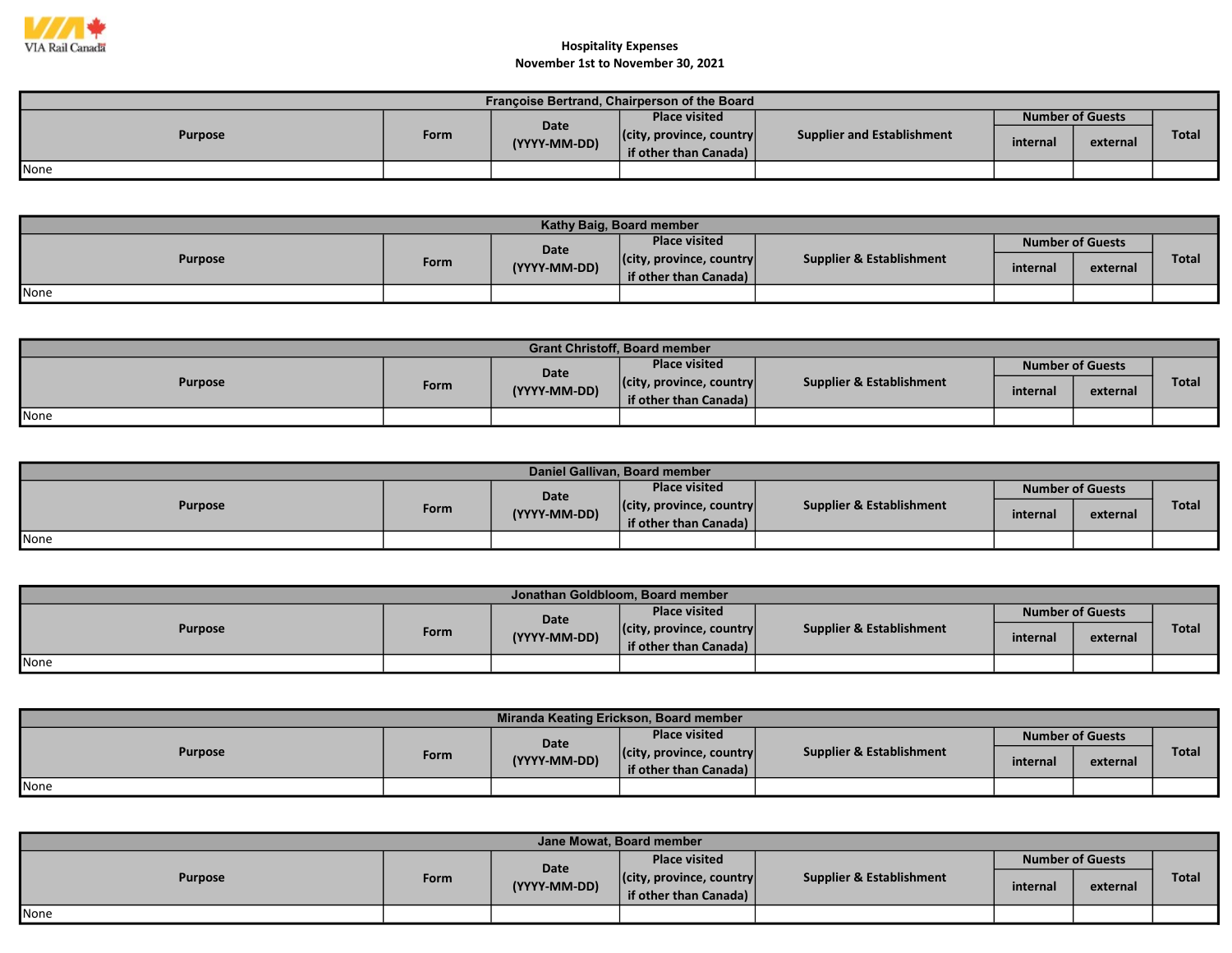

| <b>Glenn Rainbird, Board member</b> |      |                      |                                  |                          |          |                         |              |  |  |  |
|-------------------------------------|------|----------------------|----------------------------------|--------------------------|----------|-------------------------|--------------|--|--|--|
| <b>Purpose</b>                      | Form | Date<br>(YYYY-MM-DD) | <b>Place visited</b>             |                          |          | <b>Number of Guests</b> |              |  |  |  |
|                                     |      |                      | $ $ (city, province, country $ $ | Supplier & Establishment | internal | external                | <b>Total</b> |  |  |  |
|                                     |      |                      | if other than Canada)            |                          |          |                         |              |  |  |  |
| None                                |      |                      |                                  |                          |          |                         |              |  |  |  |

| <b>Gail Stephens, Board member</b> |      |              |                                  |                                     |                         |          |              |  |  |  |
|------------------------------------|------|--------------|----------------------------------|-------------------------------------|-------------------------|----------|--------------|--|--|--|
| <b>Purpose</b>                     |      | Date         | <b>Place visited</b>             |                                     | <b>Number of Guests</b> |          |              |  |  |  |
|                                    | Form | (YYYY-MM-DD) | $ $ (city, province, country $ $ | <b>Supplier &amp; Establishment</b> | internal                | external | <b>Total</b> |  |  |  |
|                                    |      |              | if other than Canada) $\vert$    |                                     |                         |          |              |  |  |  |
| None                               |      |              |                                  |                                     |                         |          |              |  |  |  |

| <b>Kenneth Tan. Board member</b> |             |              |                                  |                          |                         |          |              |  |  |  |
|----------------------------------|-------------|--------------|----------------------------------|--------------------------|-------------------------|----------|--------------|--|--|--|
| <b>Purpose</b>                   |             | <b>Date</b>  | <b>Place visited</b>             | Supplier & Establishment | <b>Number of Guests</b> |          |              |  |  |  |
|                                  | <b>Form</b> | (YYYY-MM-DD) | $ $ (city, province, country $ $ |                          | internal                | external | <b>Total</b> |  |  |  |
|                                  |             |              | if other than Canada)            |                          |                         |          |              |  |  |  |
| None                             |             |              |                                  |                          |                         |          |              |  |  |  |

| Geneviève Tanguay, Board member |      |              |                                                           |                                     |          |                         |              |  |  |  |
|---------------------------------|------|--------------|-----------------------------------------------------------|-------------------------------------|----------|-------------------------|--------------|--|--|--|
|                                 |      | <b>Date</b>  | <b>Place visited</b>                                      |                                     |          | <b>Number of Guests</b> |              |  |  |  |
| <b>Purpose</b>                  | Form | (YYYY-MM-DD) | $ $ (city, province, country $ $<br>if other than Canada) | <b>Supplier &amp; Establishment</b> | internal | external                | <b>Total</b> |  |  |  |
| None                            |      |              |                                                           |                                     |          |                         |              |  |  |  |

| Vianne Timmons, Board member |      |              |                                  |                          |                         |          |              |  |  |  |
|------------------------------|------|--------------|----------------------------------|--------------------------|-------------------------|----------|--------------|--|--|--|
| <b>Purpose</b>               |      | Date         | <b>Place visited</b>             |                          | <b>Number of Guests</b> |          |              |  |  |  |
|                              | Form | (YYYY-MM-DD) | $ $ (city, province, country $ $ | Supplier & Establishment | internal                | external | <b>Total</b> |  |  |  |
|                              |      |              | if other than Canada)            |                          |                         |          |              |  |  |  |
| None                         |      |              |                                  |                          |                         |          |              |  |  |  |

| <b>Cynthia Garneau, President and Chief Executive Officer</b> |      |              |                                  |                                   |          |                         |              |  |  |  |  |
|---------------------------------------------------------------|------|--------------|----------------------------------|-----------------------------------|----------|-------------------------|--------------|--|--|--|--|
| <b>Purpose</b>                                                |      | Date         | <b>Place visited</b>             |                                   |          | <b>Number of Guests</b> |              |  |  |  |  |
|                                                               | Form | (YYYY-MM-DD) | $ $ (city, province, country $ $ | <b>Supplier and Establishment</b> | internal | external                | <b>Total</b> |  |  |  |  |
|                                                               |      |              | if other than Canada)            |                                   |          |                         |              |  |  |  |  |
| None                                                          |      |              |                                  |                                   |          |                         |              |  |  |  |  |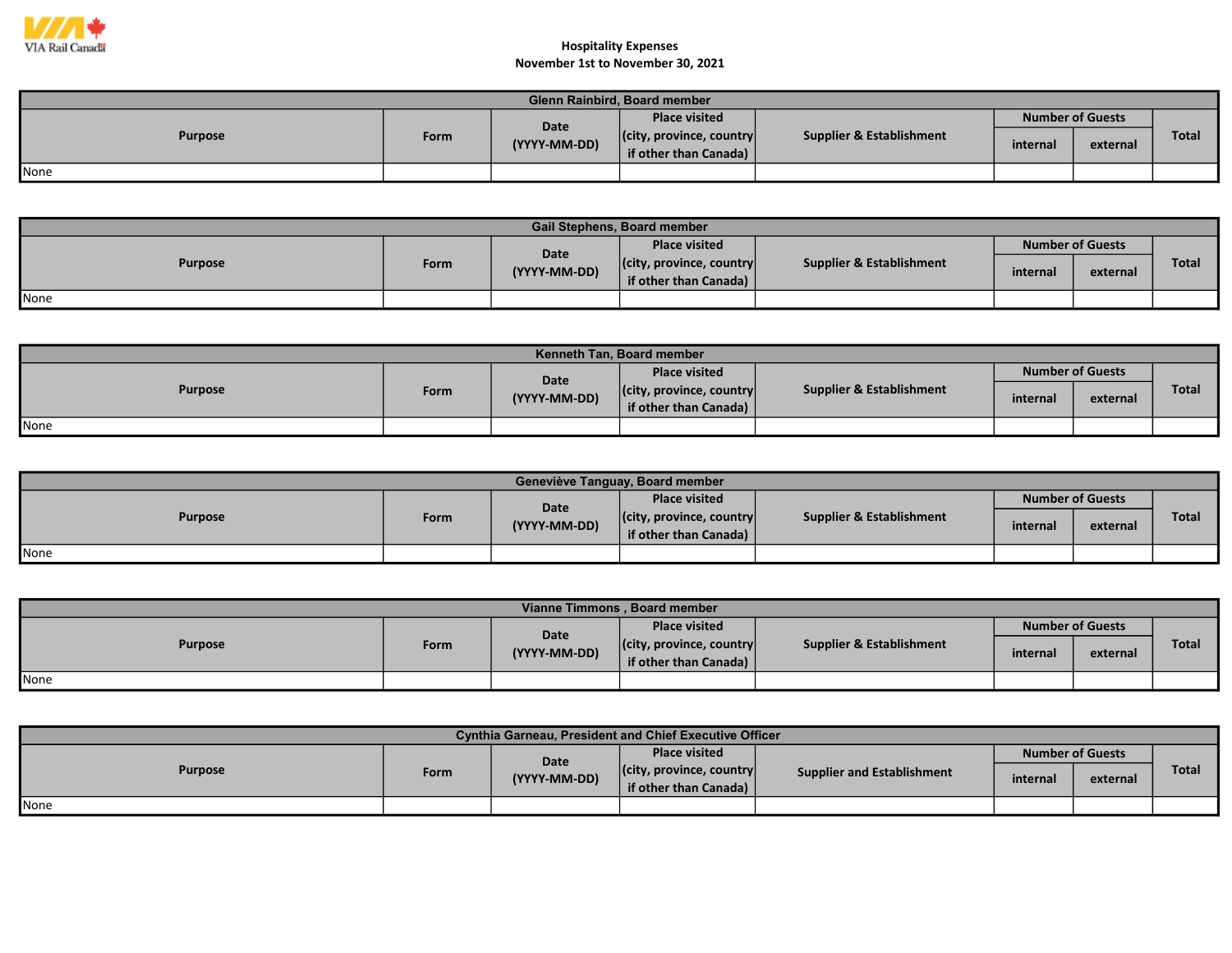

| Mario Bergeron, Chief Mechanical and Maintenance Officer (until November 5, 2021) |      |              |                                                           |                                   |          |                         |              |  |  |  |  |
|-----------------------------------------------------------------------------------|------|--------------|-----------------------------------------------------------|-----------------------------------|----------|-------------------------|--------------|--|--|--|--|
| <b>Purpose</b>                                                                    |      | Date         | Place visited                                             |                                   |          | <b>Number of Guests</b> |              |  |  |  |  |
|                                                                                   | Form | (YYYY-MM-DD) | $ $ (city, province, country $ $<br>if other than Canada) | <b>Supplier and Establishment</b> | internal | external                | <b>Total</b> |  |  |  |  |
| None                                                                              |      |              |                                                           |                                   |          |                         |              |  |  |  |  |

| Danielle Boisvert, Vice President, Corporate Controller |             |              |                                                           |                                   |          |                         |              |  |  |  |  |
|---------------------------------------------------------|-------------|--------------|-----------------------------------------------------------|-----------------------------------|----------|-------------------------|--------------|--|--|--|--|
| <b>Purpose</b>                                          |             | <b>Date</b>  | <b>Place visited</b>                                      |                                   |          | <b>Number of Guests</b> |              |  |  |  |  |
|                                                         | <b>Form</b> | (YYYY-MM-DD) | $ $ (city, province, country $ $<br>if other than Canada) | <b>Supplier and Establishment</b> | internal | external                | <b>Total</b> |  |  |  |  |
| None                                                    |             |              |                                                           |                                   |          |                         |              |  |  |  |  |

| André Bouchard, Vice-president, Mechanical Services (starting November 15, 2021) |      |              |                                                           |                                   |                         |          |       |  |  |  |  |
|----------------------------------------------------------------------------------|------|--------------|-----------------------------------------------------------|-----------------------------------|-------------------------|----------|-------|--|--|--|--|
| <b>Purpose</b>                                                                   |      | Date         | <b>Place visited</b>                                      |                                   | <b>Number of Guests</b> |          |       |  |  |  |  |
|                                                                                  | Form | (YYYY-MM-DD) | $ $ (city, province, country $ $<br>if other than Canada) | <b>Supplier and Establishment</b> | internal                | external | Total |  |  |  |  |
| <b>I</b> None                                                                    |      |              |                                                           |                                   |                         |          |       |  |  |  |  |

| <b>Bruno Cacciola, Chief, Business Transformation Officer (starting November 15, 2021)</b> |      |              |                                  |                                   |          |                         |              |  |  |  |  |
|--------------------------------------------------------------------------------------------|------|--------------|----------------------------------|-----------------------------------|----------|-------------------------|--------------|--|--|--|--|
| <b>Purpose</b>                                                                             |      | Date         | <b>Place visited</b>             |                                   |          | <b>Number of Guests</b> |              |  |  |  |  |
|                                                                                            | Form | (YYYY-MM-DD) | $ $ (city, province, country $ $ | <b>Supplier and Establishment</b> | internal | external                | <b>Total</b> |  |  |  |  |
|                                                                                            |      |              | if other than Canada)            |                                   |          |                         |              |  |  |  |  |
| <b>None</b>                                                                                |      |              |                                  |                                   |          |                         |              |  |  |  |  |

| Marie-Claude Cardin, Chief Financial Officer |      |              |                                                           |                            |          |                         |              |  |  |  |  |  |
|----------------------------------------------|------|--------------|-----------------------------------------------------------|----------------------------|----------|-------------------------|--------------|--|--|--|--|--|
| <b>Purpose</b>                               |      | Date         | <b>Place visited</b>                                      |                            |          | <b>Number of Guests</b> |              |  |  |  |  |  |
|                                              | Form | (YYYY-MM-DD) | $ $ (city, province, country $ $<br>if other than Canada) | Supplier and Establishment | internal | external                | <b>Total</b> |  |  |  |  |  |
| <b>None</b>                                  |      |              |                                                           |                            |          |                         |              |  |  |  |  |  |

| Sandro Cellucci, Chief Legal & Risk Officer (until November 22, 2021) |      |              |                                                           |                            |          |                         |              |  |  |  |  |
|-----------------------------------------------------------------------|------|--------------|-----------------------------------------------------------|----------------------------|----------|-------------------------|--------------|--|--|--|--|
| <b>Purpose</b>                                                        |      | Date         | <b>Place visited</b>                                      |                            |          | <b>Number of Guests</b> |              |  |  |  |  |
|                                                                       | Form | (YYYY-MM-DD) | $ $ (city, province, country $ $<br>if other than Canada) | Supplier and Establishment | internal | external                | <b>Total</b> |  |  |  |  |
| <b>I</b> None                                                         |      |              |                                                           |                            |          |                         |              |  |  |  |  |